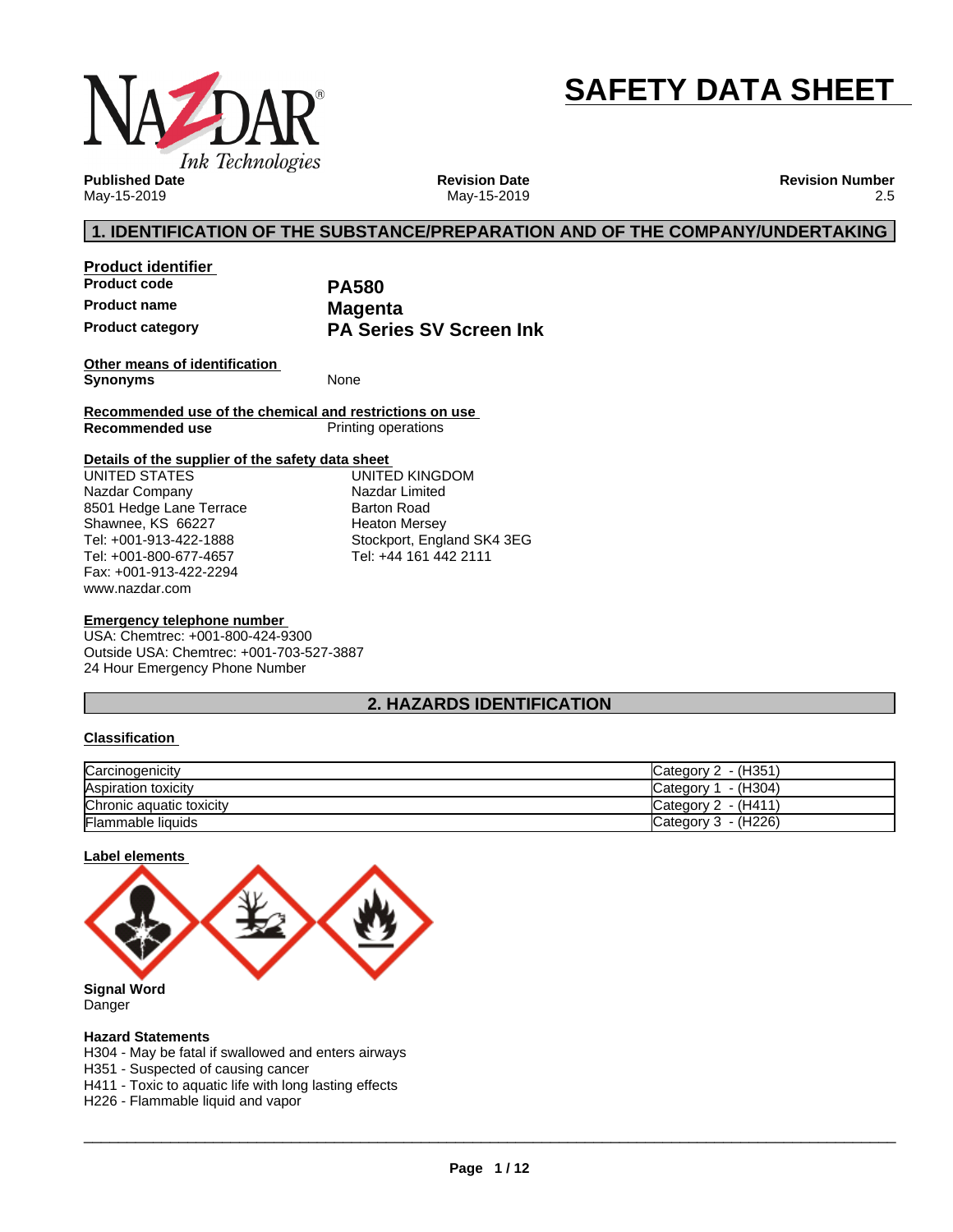#### **Precautionary Statements**

P202 - Do not handle until all safety precautions have been read and understood

P280 - Wear protective gloves/protective clothing/eye protection/face protection

P308 + P313 - IF exposed or concerned: Get medical advice/attention

P273 - Avoid release to the environment

P331 - Do NOT induce vomiting

P233 - Keep container tightly closed

P403 + P235 - Store in a well-ventilated place. Keep cool

P210 - Keep away from heat, hot surfaces, sparks, open flames and other ignition sources. No smoking

#### **Hazards not otherwise classified (HNOC)**

Causes mild skin irritation. Toxic to aquatic life.

# **3. COMPOSITION/INFORMATION ON INGREDIENTS**

#### **Mixture**

| Component                                  | <b>CAS-No</b>  | Weight %  | <b>Trade</b>  | <b>Note</b> |
|--------------------------------------------|----------------|-----------|---------------|-------------|
|                                            |                |           | <b>Secret</b> |             |
| Solvent naphtha, petroleum, heavy aromatic | 64742-94-5     | $30 - 60$ |               |             |
| Solvent naphtha, petroleum, light aromatic | 64742-95-6     | $5 - 10$  | $\star$       |             |
| Titanium dioxide                           | 13463-67-7     | 1 - 5     | $\star$       |             |
| Naphthalene (constituent)                  | $91 - 20 - 3$  | $1 - 5$   | $\star$       |             |
| 1,2,4-Trimethylbenzene (constituent)       | 95-63-6        | - 5       |               |             |
| Xylenes (o-, m-, p- isomers)               | 1330-20-7      | 1 - 5     |               |             |
| 2-Methylnaphthalene (constituent)          | $91 - 57 - 6$  | $\lt$     |               |             |
| Ethyl benzene (constituent)                | $100 - 41 - 4$ | 1 ج       |               |             |
| Cumene (constituent)                       | 98-82-8        | < 0.5     |               |             |

\*The exact percentage (concentration) of composition has been withheld as a trade secret.

*Note 1. Type of chemical: Constituent*

### **4. FIRST AID MEASURES**

#### **Description of first aid measures**

| Show this safety data sheet to the doctor in attendance.<br>Immediately flush with plenty of water. After initial flushing, remove any contact lenses and<br>continue flushing for at least 15 minutes. Get medical attention if irritation develops and |
|----------------------------------------------------------------------------------------------------------------------------------------------------------------------------------------------------------------------------------------------------------|
| persists.                                                                                                                                                                                                                                                |
| Wash off immediately with soap and plenty of water for at least 15 minutes. Remove<br>contaminated clothing. If irritation (redness, rash, blistering) develops, get medical attention.                                                                  |
| Remove person to fresh air and keep comfortable for breathing. If breathing is irregular or<br>stopped, administer artificial respiration. Get medical attention immediately.                                                                            |
| Do NOT induce vomiting. Never give anything by mouth to an unconscious person. Call a<br>physician or poison control center immediately.                                                                                                                 |
|                                                                                                                                                                                                                                                          |

**Most important symptoms and effects, both acute and delayed**

None under normal use conditions.

#### **Indication of any immediate medical attention and special treatment needed**

**Notes to Physician** Treat symptomatically.

# **5. FIRE-FIGHTING MEASURES**

#### **Suitable Extinguishing Media**

Foam. Carbon dioxide (CO2). Dry chemical. Water spray. Use extinguishing measures that are appropriate to local circumstances and the surrounding environment.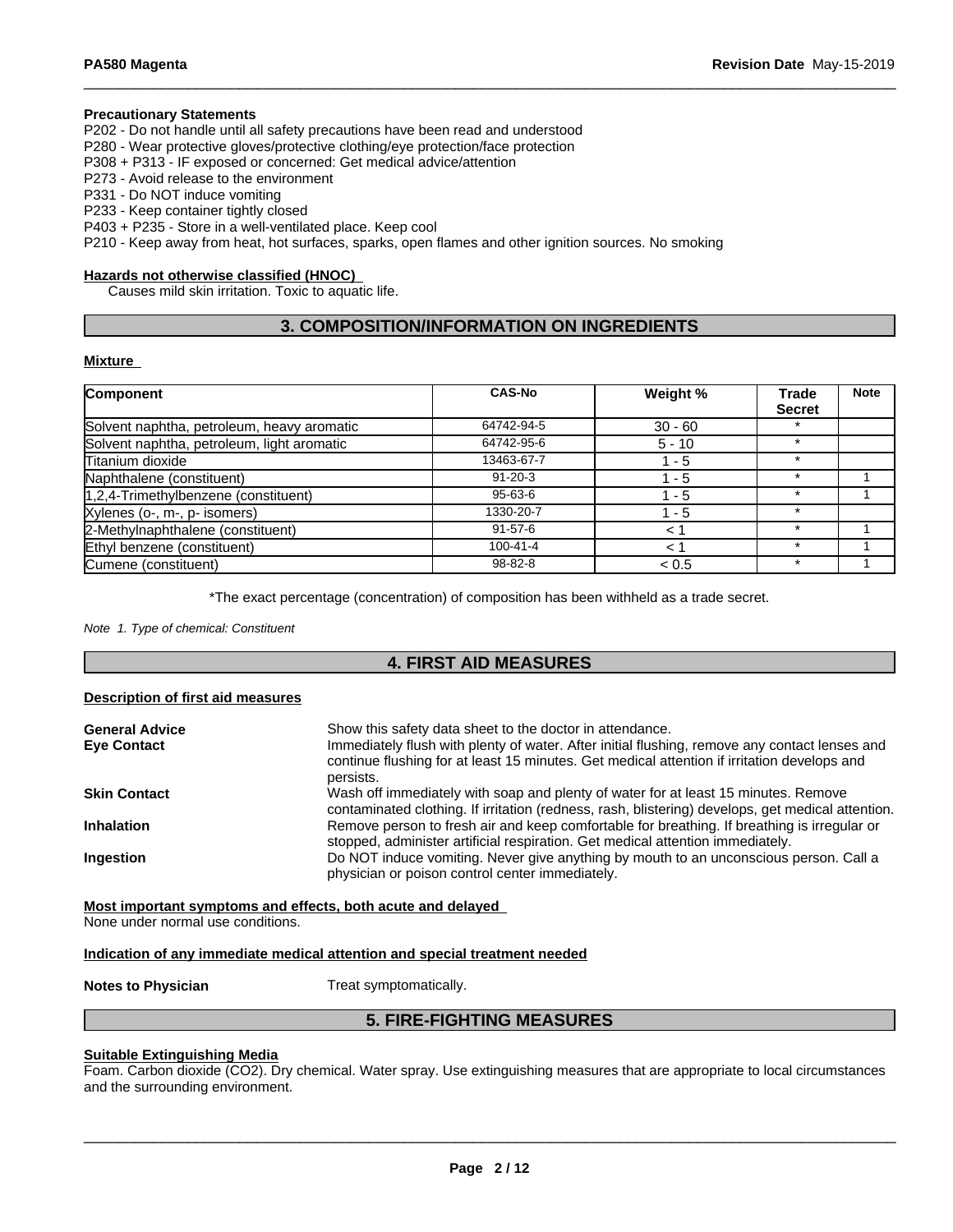#### **Unsuitable Extinguishing Media**

No information available.

#### **Specific Hazards Arising from the Chemical**

Thermal decomposition can lead to release of irritating gases and vapors. May emit toxic fumes under fire conditions.

#### **Protective Equipment and Precautions for Firefighters**

As in any fire, wear self-contained breathing apparatus pressure-demand, MSHA/NIOSH (approved or equivalent) and full protective gear. Cool containers / tanks with water spray. Sealed containers may rupture when heated.

#### **6. ACCIDENTAL RELEASE MEASURES**

#### **Personal precautions, protective equipment and emergency procedures**

**Personal Precautions** Remove all sources of ignition. Ventilate the area. Avoid contact with eyes, skin and clothing. Avoid breathing dust or vapor. Evacuate personnel to safe areas. Keep people away from and upwind of spill/leak.

#### **Environmental precautions**

Prevent product from entering drains. Prevent further leakage or spillage if safe to do so. Keep out of drains, sewers, ditches and waterways. Local authorities should be advised if significant spillages cannot be contained.

#### **Methods and material for containment and cleaning up**

Contain spillage, and then collectwith non-combustible absorbent material, (e.g. sand, earth, diatomaceous earth, vermiculite) and place in container for disposal according to local / national regulations (see section 13). Use clean non-sparking tools to collect absorbed material.

## **7. HANDLING AND STORAGE**

#### **Precautions for safe handling**

**Handling** Use personal protective equipment as required. Do not eat, drink or smoke when using this product. Ensure adequate ventilation. **Conditions for safe storage, including any incompatibilities**

**Storage** Keep containers tightly closed in a dry, cool and well-ventilated place. Keep away from open flames, hot surfaces and sources of ignition. Keep container closed when not in use. Keep out of the reach of children.

**Incompatible Products** Strong acids. Strong bases. Strong oxidizing agents. Reducing agent.

#### **8. EXPOSURE CONTROLS/PERSONAL PROTECTION**

#### **Control parameters**

#### **Exposure limits**

| Component                         | <b>ACGIH TLV</b>          |  |
|-----------------------------------|---------------------------|--|
| <b>Titanium dioxide</b>           | TWA: 10 mg/m <sup>3</sup> |  |
| 13463-67-7                        |                           |  |
| Naphthalene (constituent)         | TWA: 10 ppm               |  |
| 91-20-3                           | <b>Skin</b>               |  |
| Xylenes (o-, m-, p- isomers)      | TWA: 100 ppm              |  |
| 1330-20-7                         | STEL: 150 ppm             |  |
| 2-Methylnaphthalene (constituent) | TWA: 0.5 ppm              |  |
| 91-57-6                           | <b>ISkin</b>              |  |
| Ethyl benzene (constituent)       | TWA: 20 ppm               |  |
| l 100-41-4                        |                           |  |
| Cumene (constituent)              | TWA: 50 ppm               |  |
| 98-82-8                           |                           |  |
|                                   |                           |  |
| Component                         | <b>OSHA PEL</b>           |  |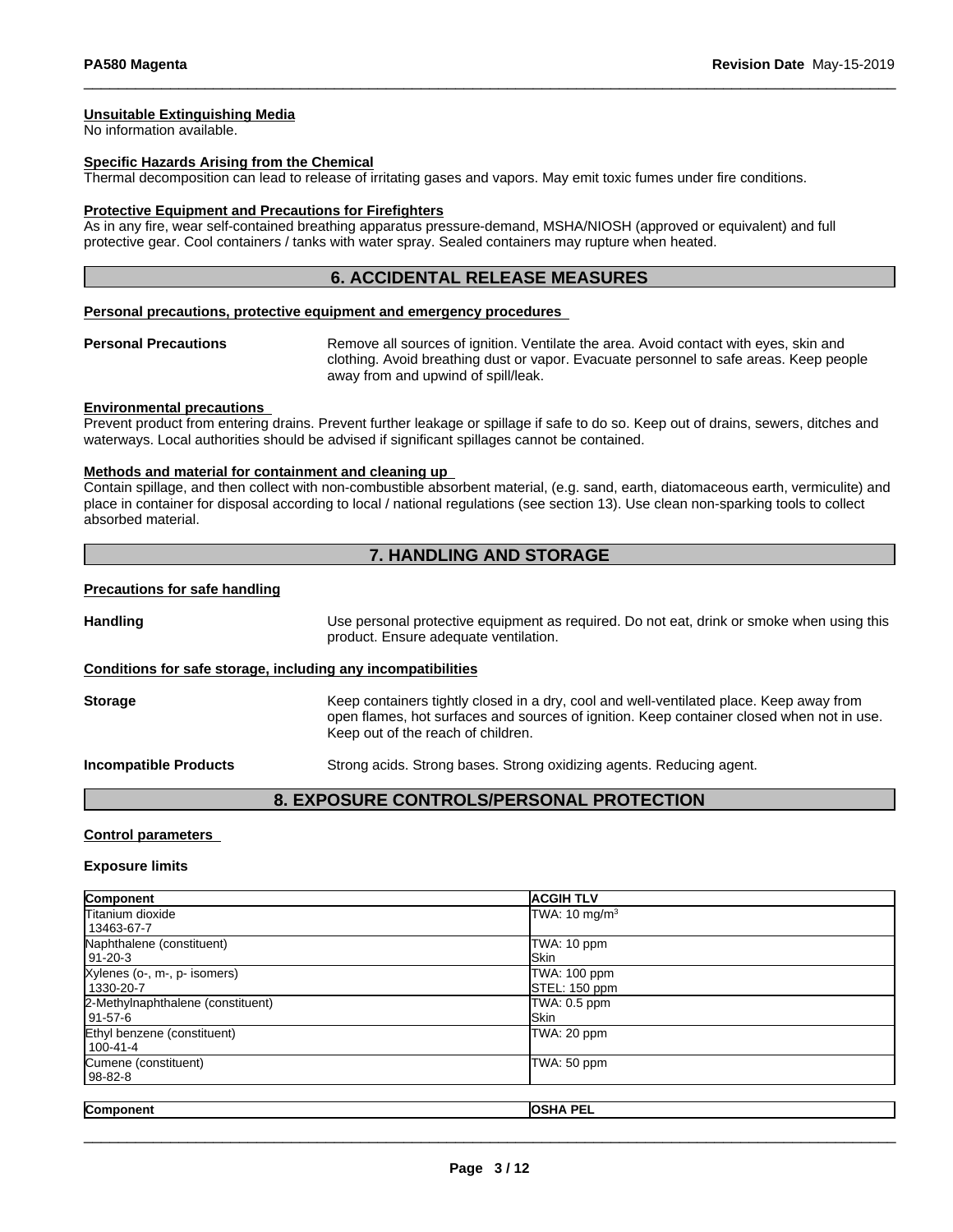| Titanium dioxide<br>13463-67-7              | TWA: 15 mg/m <sup>3</sup> total dust                      |  |
|---------------------------------------------|-----------------------------------------------------------|--|
| Naphthalene (constituent)<br>91-20-3        | TWA: 10 ppm<br>TWA: $50 \text{ mg/m}^3$                   |  |
| Xylenes (o-, m-, p- isomers)<br>l 1330-20-7 | TWA: 100 ppm<br>TWA: 435 mg/m <sup>3</sup>                |  |
| Ethyl benzene (constituent)<br>  100-41-4   | TWA: 100 ppm<br>TWA: 435 mg/m <sup>3</sup>                |  |
| Cumene (constituent)<br>  98-82-8           | TWA: 50 ppm<br>TWA: 245 mg/m <sup>3</sup><br><b>ISkin</b> |  |

| Component                    | <b>OSHA PEL (vacated)</b>            |
|------------------------------|--------------------------------------|
| Titanium dioxide             | TWA: 10 mg/m <sup>3</sup> total dust |
| 13463-67-7                   |                                      |
| Naphthalene (constituent)    | TWA: 10 ppm                          |
| $91 - 20 - 3$                | TWA: 50 mg/m <sup>3</sup>            |
|                              | STEL: 15 ppm                         |
|                              | STEL: 75 mg/m <sup>3</sup>           |
| Xylenes (o-, m-, p- isomers) | TWA: 100 ppm                         |
| 1330-20-7                    | TWA: 435 mg/m <sup>3</sup>           |
|                              | STEL: 150 ppm                        |
|                              | STEL: 655 mg/m <sup>3</sup>          |
| Ethyl benzene (constituent)  | TWA: 100 ppm                         |
| $100 - 41 - 4$               | TWA: $435 \text{ mg/m}^3$            |
|                              | STEL: 125 ppm                        |
|                              | STEL: 545 mg/m <sup>3</sup>          |
| Cumene (constituent)         | TWA: 50 ppm                          |
| $98 - 82 - 8$                | TWA: 245 mg/m <sup>3</sup>           |
|                              | <b>Skin</b>                          |

| Component                         | <b>Ontario TWAEV</b>     |
|-----------------------------------|--------------------------|
| Titanium dioxide                  | TWA: $10 \text{ mg/m}^3$ |
| 13463-67-7                        |                          |
| Naphthalene (constituent)         | TWA: 10 ppm              |
| 191-20-3                          | <b>ISkin</b>             |
| Xylenes (o-, m-, p- isomers)      | TWA: 100 ppm             |
| 1330-20-7                         | STEL: 150 ppm            |
| 2-Methylnaphthalene (constituent) | TWA: 0.5 ppm             |
| l 91-57-6                         | <b>ISkin</b>             |
| Ethyl benzene (constituent)       | TWA: 20 ppm              |
| 100-41-4                          |                          |
| Cumene (constituent)              | TWA: 50 ppm              |
| 98-82-8                           |                          |

| Component                    | <b>Mexico OEL (TWA)</b>            |
|------------------------------|------------------------------------|
| Titanium dioxide             | TWA/VLE-PPT: 10 mg/m <sup>3</sup>  |
| 13463-67-7                   | STEL/PPT-CT: 20 mg/m <sup>3</sup>  |
| Naphthalene (constituent)    | TWA/VLE-PPT: 10 ppm                |
| $91 - 20 - 3$                | TWA/VLE-PPT: 50 mg/m <sup>3</sup>  |
|                              | STEL/PPT-CT: 15 ppm                |
|                              | STEL/PPT-CT: 75 mg/m <sup>3</sup>  |
| Xylenes (o-, m-, p- isomers) | TWA/VLE-PPT: 100 ppm               |
| 1330-20-7                    | TWA/VLE-PPT: 435 mg/m <sup>3</sup> |
|                              | STEL/PPT-CT: 150 ppm               |
|                              | STEL/PPT-CT: 655 mg/m <sup>3</sup> |
| Ethyl benzene (constituent)  | TWA/VLE-PPT: 100 ppm               |
| $100 - 41 - 4$               | TWA/VLE-PPT: 435 mg/m <sup>3</sup> |
|                              | STEL/PPT-CT: 125 ppm               |
|                              | STEL/PPT-CT: 545 mg/m <sup>3</sup> |
| Cumene (constituent)         | TWA/VLE-PPT: 50 ppm                |
| $98 - 82 - 8$                | TWA/VLE-PPT: 245 mg/m <sup>3</sup> |
|                              | STEL/PPT-CT: 75 ppm                |
|                              | STEL/PPT-CT: 365 mg/m <sup>3</sup> |

# **Appropriate engineering controls**

**Engineering Measures** Provide a good standard of general ventilation. Natural ventilation is from doors, windows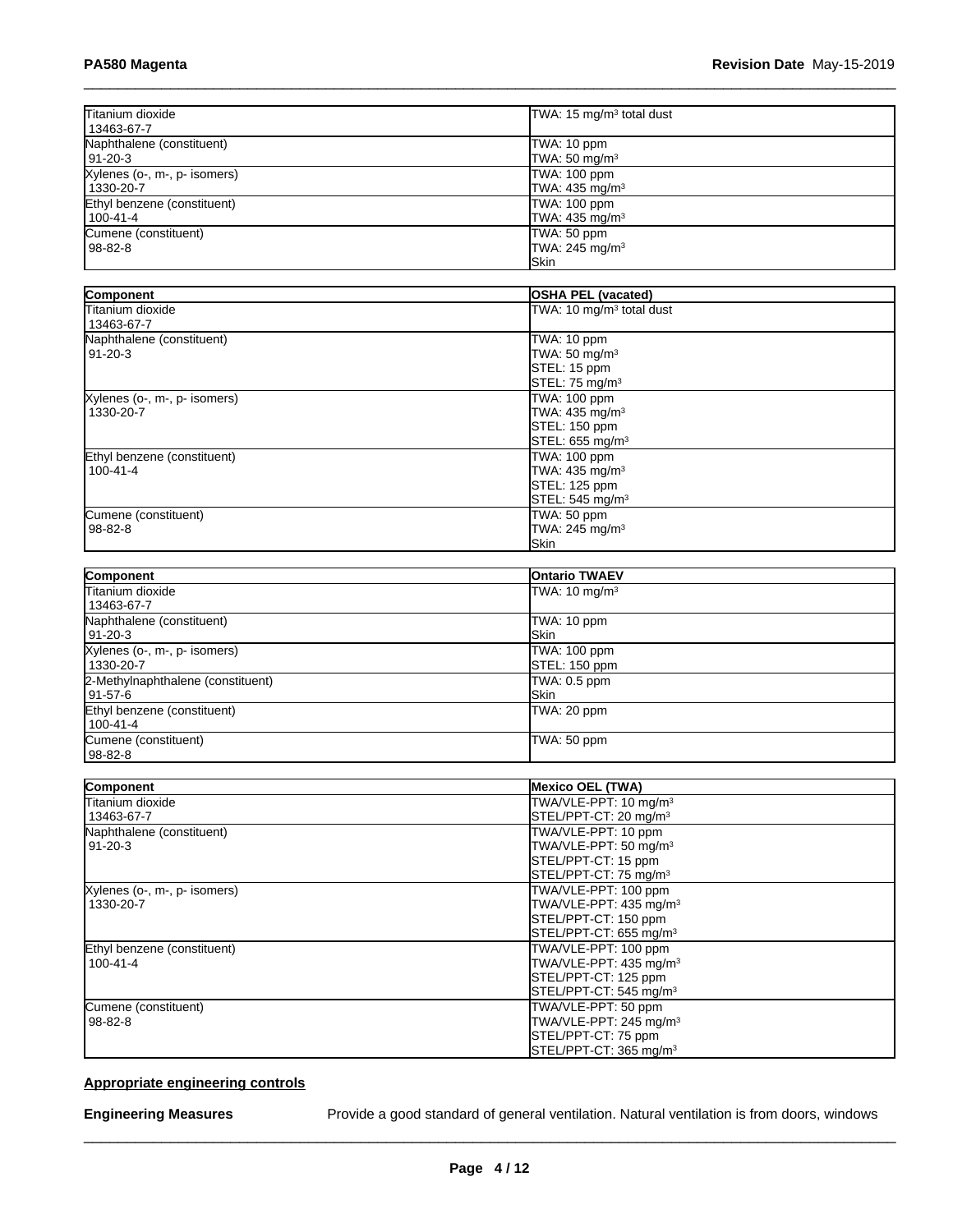|                               | etc. Controlled ventilation means air is supplied or removed by a powered fan. Users are<br>advised to consider national Occupational Exposure Limits or other equivalent values. In<br>case of insufficient ventilation, wear suitable respiratory equipment.                                                                                                                                                                                                                                                                                                                                                                                                                                                                                                                                                                |
|-------------------------------|-------------------------------------------------------------------------------------------------------------------------------------------------------------------------------------------------------------------------------------------------------------------------------------------------------------------------------------------------------------------------------------------------------------------------------------------------------------------------------------------------------------------------------------------------------------------------------------------------------------------------------------------------------------------------------------------------------------------------------------------------------------------------------------------------------------------------------|
|                               | Individual protection measures, such as personal protective equipment                                                                                                                                                                                                                                                                                                                                                                                                                                                                                                                                                                                                                                                                                                                                                         |
| <b>Eye/Face Protection</b>    | Wear safety glasses with side shields (or goggles). If splashes are likely to occur:. Wear<br>suitable face shield. Ensure that eyewash stations and safety showers are close to the<br>workstation location.                                                                                                                                                                                                                                                                                                                                                                                                                                                                                                                                                                                                                 |
| <b>Skin Protection</b>        | Wear impervious protective clothing, including boots, gloves, lab coat, apron or coveralls,<br>as appropriate, to prevent skin contact.                                                                                                                                                                                                                                                                                                                                                                                                                                                                                                                                                                                                                                                                                       |
| <b>Hand Protection</b>        | Chemical resistant protective gloves.<br>Suitable materials also with prolonged, direct contact (Recommended: Protective index 6,<br>corresponding >480 minutes of permeation time): eg. nitrile rubber (0.4 mm), chloroprene<br>rubber (0.5 mm), polyvinylchloride (0.7 mm) and other<br>Supplementary note: The specifications are based on tests, literature data and information<br>of glove manufacturers. Taking into account the varying conditions, the practical usage of a<br>chemical-protective glove in practice may be much shorter than the permeation time<br>determined through testing.<br>Due to different glove types, the manufacturer's directions for use should be observed.<br>Replace gloves immediately when torn or any change in appearance is noticed such as<br>dimension, color, flexibility. |
| <b>Respiratory Protection</b> | If exposure limits are exceeded or irritation is experienced, NIOSH/MSHA approved<br>respiratory protection should be worn. Respiratory protection must be provided in<br>accordance with current local regulations. Selection of air-purifying or positive-pressure<br>supplied-air will depend on the specific operation and the potential airborne concentration of<br>the material.                                                                                                                                                                                                                                                                                                                                                                                                                                       |
|                               | General Hygiene Considerations Handle in accordance with good industrial hygiene and safety practice. Wash hands before<br>eating, drinking or smoking. Wash contaminated clothing before reuse. Avoid contact with<br>eyes, skin and clothing. Wear suitable gloves and eye/face protection. Regular cleaning of                                                                                                                                                                                                                                                                                                                                                                                                                                                                                                             |

# **9. PHYSICAL AND CHEMICAL PROPERTIES**

equipment, work area and clothing is recommended.

| Information on basic physical and chemical properties |                     |                       |                          |
|-------------------------------------------------------|---------------------|-----------------------|--------------------------|
| <b>Physical State</b>                                 | Liquid              | Appearance            | <b>Colored Liquid</b>    |
| Odor                                                  | Characteristic      | <b>Odor Threshold</b> | No information available |
| <b>Property</b>                                       | Values              | Remarks • Method      |                          |
| рH                                                    |                     | No data available     |                          |
| <b>Melting Point / Freezing Point</b>                 |                     | No data available     |                          |
| <b>Boiling Point / Boiling Range</b>                  | $> 149$ °C / 300 °F |                       |                          |
| <b>Flash Point</b>                                    | 49 °C / 120 °F      | Setaflash closed cup  |                          |
| <b>Evaporation rate</b>                               |                     | No data available     |                          |
| <b>Flammability Limit in Air</b>                      |                     |                       |                          |
| Upper flammability limit                              |                     | No data available     |                          |
| Lower flammability limit                              |                     | No data available     |                          |
| <b>Vapor Pressure</b>                                 |                     | No data available     |                          |
| <b>Vapor Density</b>                                  |                     | No data available     |                          |
| <b>Specific Gravity</b>                               | 1.01                |                       |                          |
| <b>Water Solubility</b>                               |                     | No data available     |                          |
| Solubility in other solvents                          |                     | No data available     |                          |
| Partition coefficient: n-octanol/water                |                     | No data available     |                          |
| <b>Autoignition Temperature</b>                       |                     | No data available     |                          |
| <b>Decomposition temperature</b>                      |                     | No data available     |                          |
| <b>Kinematic viscosity</b>                            |                     | No data available     |                          |
| <b>Dynamic viscosity</b>                              |                     | No data available     |                          |
| <b>Explosive Properties</b>                           | No data available   |                       |                          |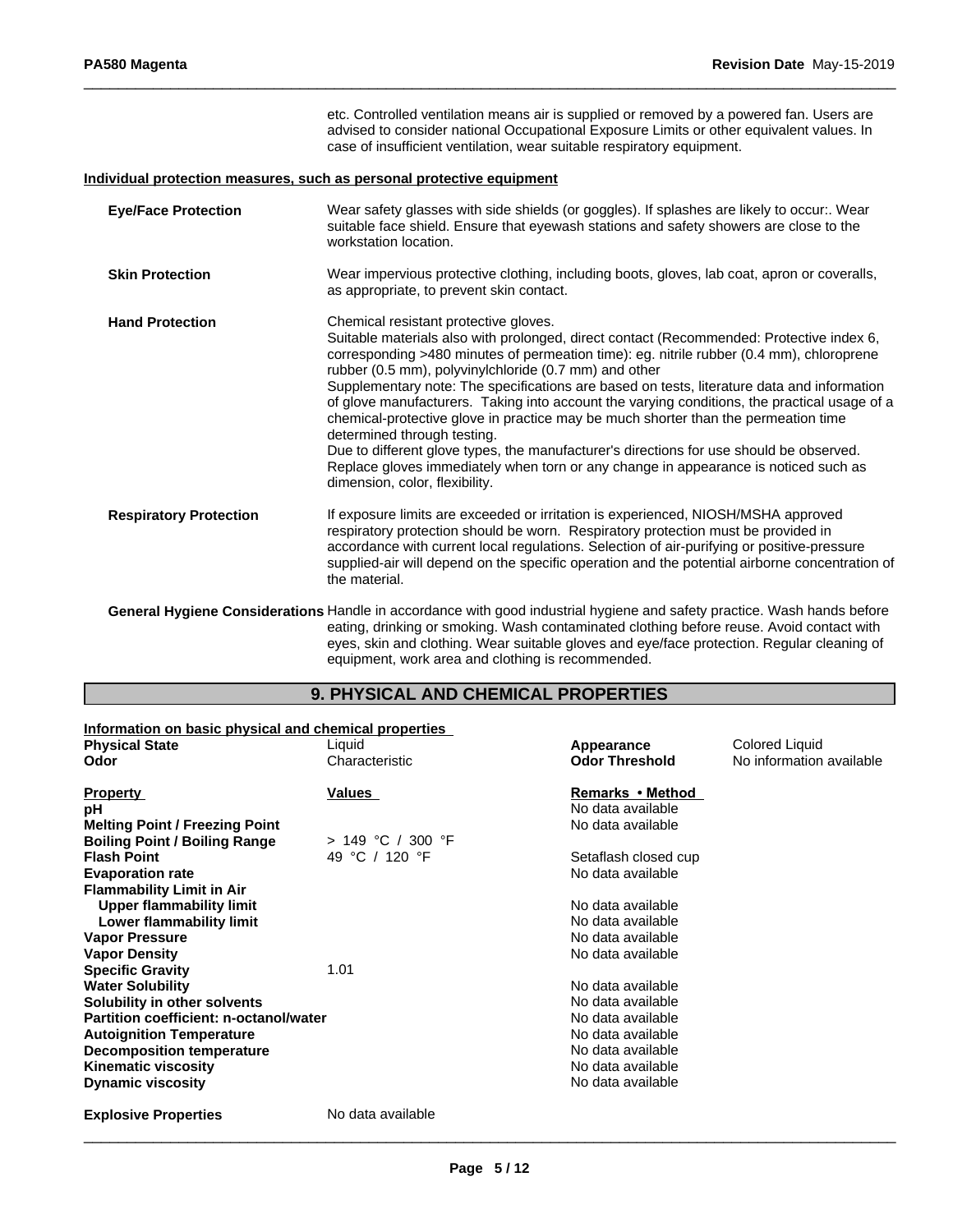#### **Oxidizing Properties** No data available

### **Other Information**

| <b>Photochemically Reactive</b> | Yes  |  |
|---------------------------------|------|--|
| Weight Per Gallon (Ibs/gal)     | 8.46 |  |

| VOC by weight % | VOC by volume % | VOC Ibs/gal  | <b>VOC grams/liter</b> |
|-----------------|-----------------|--------------|------------------------|
| (less water)    | (less water)    | (less water) | (less water)           |
| 54.32           | 56.98           |              | 550.97                 |

# **10. STABILITY AND REACTIVITY**

#### **Reactivity**

No information available.

#### **Chemical stability**

Stable under normal conditions.

#### **Possibility of Hazardous Reactions**

None under normal processing.

#### **Conditions to avoid**

Keep away from open flames, hot surfaces and sources of ignition.

#### **Incompatible materials**

Strong acids. Strong bases. Strong oxidizing agents. Reducing agent.

# **Hazardous Decomposition Products**

Thermal decomposition can lead to release of irritating gases and vapors. Carbon dioxide (CO2). Carbon monoxide.

# **11. TOXICOLOGICAL INFORMATION**

#### **Information on likely routes of exposure**

| <b>Inhalation</b>   | Specific test data for the substance or mixture is not available. |
|---------------------|-------------------------------------------------------------------|
| <b>Eve Contact</b>  | Specific test data for the substance or mixture is not available. |
| <b>Skin Contact</b> | Specific test data for the substance or mixture is not available. |
| <b>Ingestion</b>    | Specific test data for the substance or mixture is not available. |

| Component                                                | <b>Oral LD50</b>       |  |
|----------------------------------------------------------|------------------------|--|
| Solvent naphtha, petroleum, heavy aromatic<br>64742-94-5 | l> 5000 mg/kg (Rat)    |  |
| Solvent naphtha, petroleum, light aromatic<br>64742-95-6 | = 8400 mg/kg (Rat)     |  |
| <b>Titanium dioxide</b><br>13463-67-7                    | 10000 mg/kg (Rat)<br>⊳ |  |
| Naphthalene (constituent)<br>91-20-3                     | l= 1110 mg/kg (Rat)    |  |
| 1,2,4-Trimethylbenzene (constituent)<br>95-63-6          | = 3280 mg/kg (Rat)     |  |
| Xylenes (o-, m-, p- isomers)<br>1330-20-7                | = 3500 mg/kg (Rat)     |  |
| 2-Methylnaphthalene (constituent)<br>  91-57-6           | $=$ 1630 mg/kg (Rat)   |  |
| Ethyl benzene (constituent)<br>100-41-4                  | $=$ 3500 mg/kg (Rat)   |  |
| Cumene (constituent)<br>98-82-8                          | = 1400 mg/kg (Rat)     |  |

| Component                                                | <b>IDermal LD50</b>     |
|----------------------------------------------------------|-------------------------|
| Solvent naphtha, petroleum, heavy aromatic<br>64742-94-5 | $> 2$ mL/kg (Rabbit)    |
| Solvent naphtha, petroleum, light aromatic               | $>$ 2000 mg/kg (Rabbit) |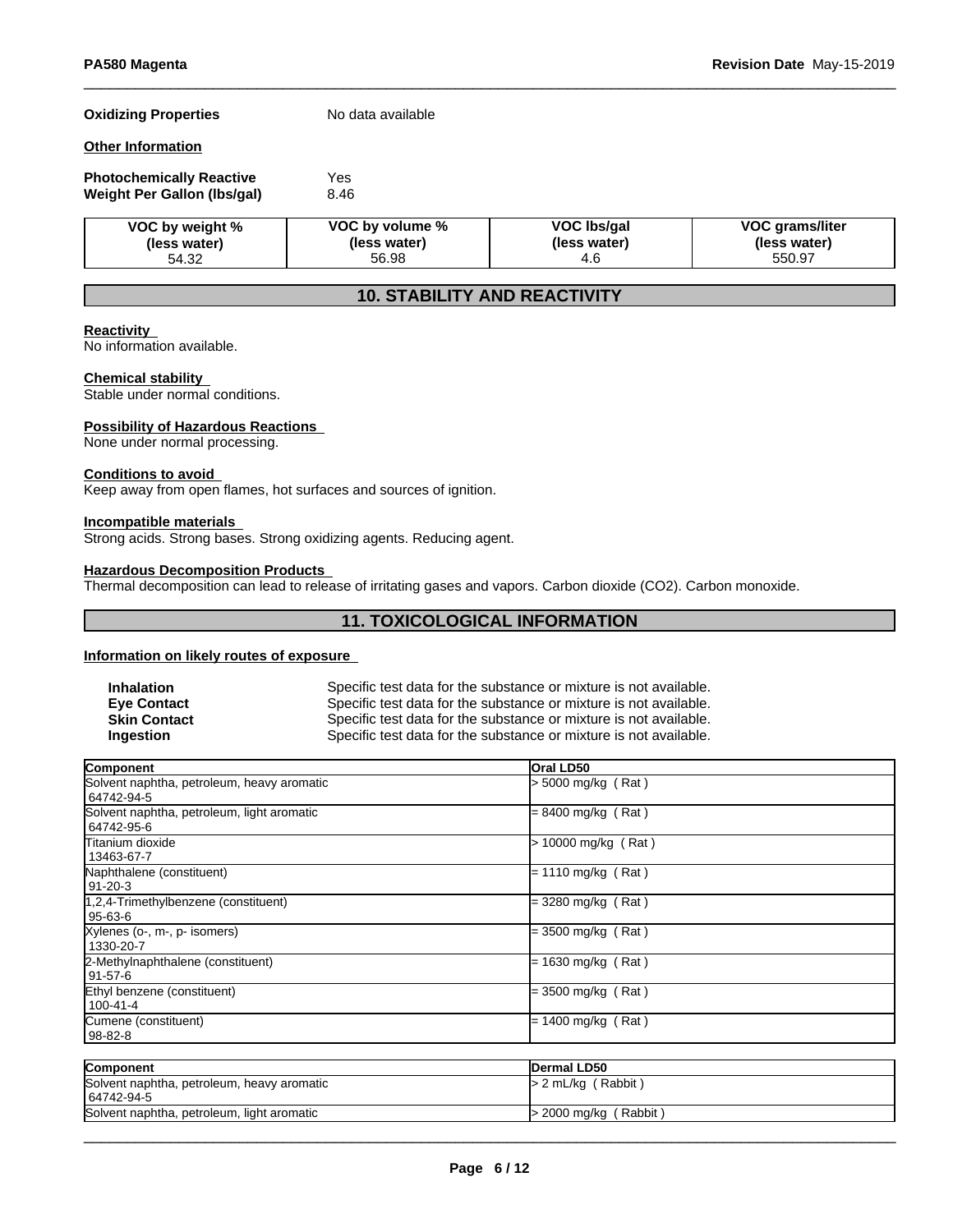| 64742-95-6                                 |                                     |  |
|--------------------------------------------|-------------------------------------|--|
| Naphthalene (constituent)                  | $= 1120$ mg/kg (Rabbit)             |  |
| 91-20-3                                    |                                     |  |
| 1,2,4-Trimethylbenzene (constituent)       | $>$ 3160 mg/kg (Rabbit)             |  |
| 95-63-6                                    |                                     |  |
| Xylenes (o-, m-, p- isomers)               | $>$ 4350 mg/kg (Rabbit)             |  |
| 1330-20-7                                  |                                     |  |
| Ethyl benzene (constituent)                | $= 15400$ mg/kg (Rabbit)            |  |
| $100 - 41 - 4$                             |                                     |  |
| Cumene (constituent)                       | = 12300 µL/kg ( Rabbit )            |  |
| 98-82-8                                    |                                     |  |
|                                            |                                     |  |
| Component                                  | <b>Inhalation LC50</b>              |  |
| Solvent naphtha, petroleum, heavy aromatic | $> 590$ mg/m <sup>3</sup> (Rat) 4 h |  |
| 64742-94-5                                 |                                     |  |
| Solvent naphtha, petroleum, light aromatic | $=$ 3400 ppm (Rat) 4 h              |  |
| 64742-95-6                                 |                                     |  |
| Naphthalene (constituent)                  | $>$ 340 mg/m <sup>3</sup> (Rat) 1 h |  |
| $ 91-20-3 $                                |                                     |  |
| 1,2,4-Trimethylbenzene (constituent)       | $= 18$ g/m <sup>3</sup> (Rat) 4 h   |  |
| 95-63-6                                    |                                     |  |
| Xylenes (o-, m-, p- isomers)               | = 29.08 mg/L (Rat) 4 h              |  |
| 1330-20-7                                  |                                     |  |
| Ethyl benzene (constituent)                | = 17.4 mg/L (Rat)4 h                |  |
| 100-41-4                                   |                                     |  |
| Cumene (constituent)                       | > 3577 ppm (Rat) 6 h                |  |
| 98-82-8                                    |                                     |  |
|                                            |                                     |  |

# **Information on toxicological effects**

**Symptoms** Specific test data for the substance or mixture is not available.

# **Delayed and immediate effects as well as chronic effects from short and long-term exposure**

| <b>Skin corrosion/irritation</b> | Specific test data for the substance or mixture is not available.                                                        |
|----------------------------------|--------------------------------------------------------------------------------------------------------------------------|
| Eye damage/irritation            | Specific test data for the substance or mixture is not available.                                                        |
| <b>Irritation</b>                | Specific test data for the substance or mixture is not available.                                                        |
| <b>Corrosivity</b>               | Specific test data for the substance or mixture is not available.                                                        |
| <b>Sensitization</b>             | Specific test data for the substance or mixture is not available.                                                        |
| <b>Mutagenic Effects</b>         | Specific test data for the substance or mixture is not available.                                                        |
| <b>Carcinogenic effects</b>      | Specific test data for the substance or mixture is not available. Suspected of causing<br>cancer. (based on components). |
| <b>Reproductive Effects</b>      | Specific test data for the substance or mixture is not available.                                                        |
| <b>STOT - single exposure</b>    | Specific test data for the substance or mixture is not available.                                                        |
| <b>STOT</b> - repeated exposure  | Specific test data for the substance or mixture is not available.                                                        |
| <b>Chronic Toxicity</b>          | Specific test data for the substance or mixture is not available                                                         |
| <b>Aspiration hazard</b>         | Specific test data for the substance or mixture is not available. May be fatal if swallowed                              |
|                                  | and enters airways. (based on components).                                                                               |
| Carcinogenicity                  | The table below indicates whether each agency has listed any ingredient as a carcinogen.                                 |
| Component                        | <b>ACGIH</b>                                                                                                             |

| Component                   | <b>ACGIH</b> |
|-----------------------------|--------------|
| Naphthalene (constituent)   | IАЗ          |
| $191 - 20 - 3$              |              |
| Ethyl benzene (constituent) | IАЗ          |
| $1100 - 41 - 4$             |              |

| Component                               | <b>IIARC</b> |
|-----------------------------------------|--------------|
| Titanium dioxide<br>13463-67-7          | Group 2B     |
| Naphthalene (constituent)<br> 91-20-3   | Group 2B     |
| Ethyl benzene (constituent)<br>100-41-4 | Group 2B     |
| Cumene (constituent)<br>  98-82-8       | Group 2B     |
| Component                               | <b>NTP</b>   |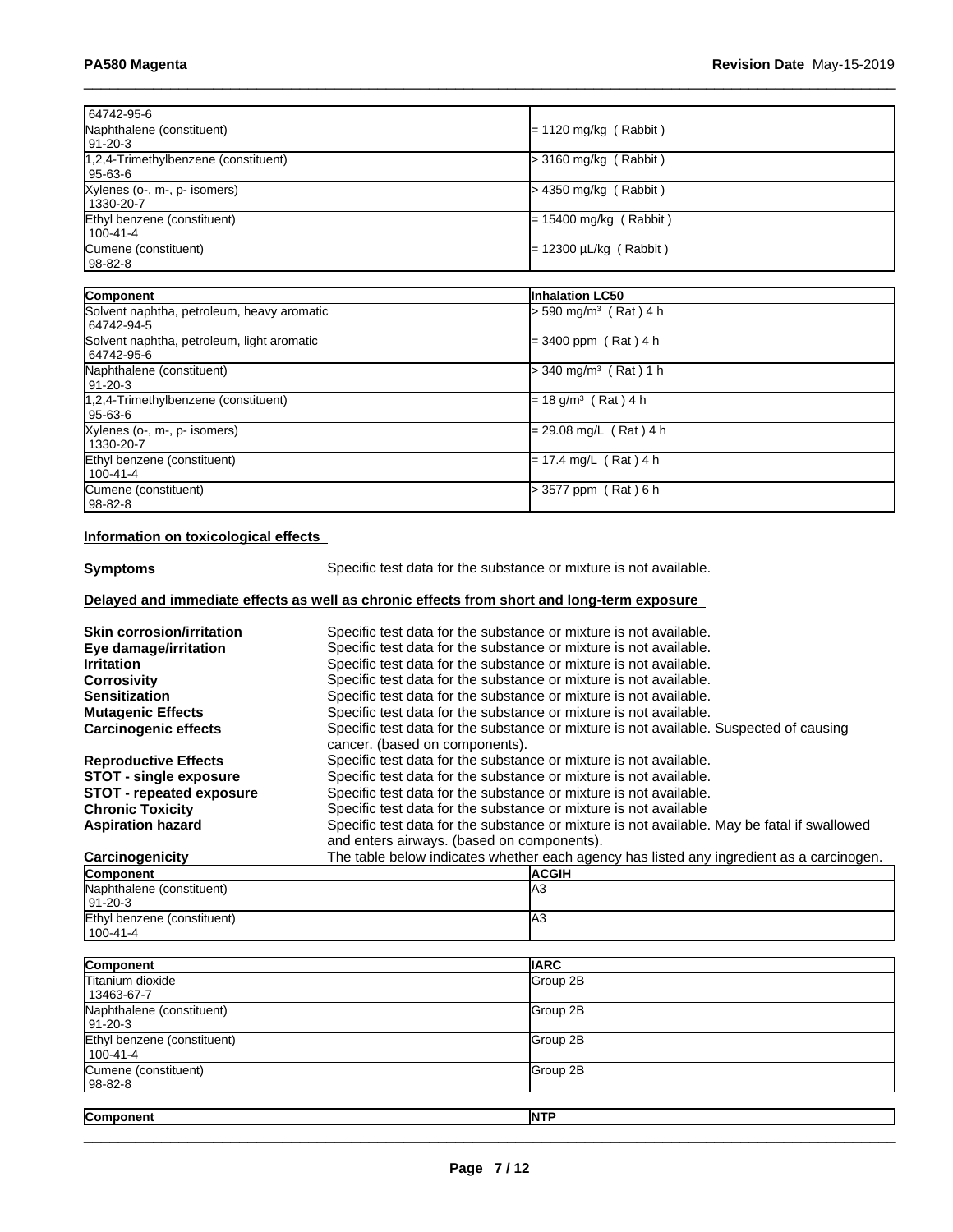| Naphthalene (constituent)<br>  91-20-3 | Reasonably Anticipated |
|----------------------------------------|------------------------|
| Cumene (constituent)<br>  98-82-8      | Reasonably Anticipated |

| Component                   | <b>OSHA</b> |
|-----------------------------|-------------|
| Titanium dioxide            |             |
| 13463-67-7                  |             |
| Naphthalene (constituent)   |             |
| $ 91-20-3 $                 |             |
| Ethyl benzene (constituent) |             |
| $100 - 41 - 4$              |             |
| Cumene (constituent)        |             |
| $ 98-82-8 $                 |             |

#### **Numerical measures of toxicity - Product Information**

**Unknown Acute Toxicity** 0 % of the mixture consists of ingredient(s) of unknown toxicity

# **The following values are calculated based on chapter 3.1 of the GHS document**

**ATEmix (oral)** 14,232.00 mg/kg<br>**ATEmix (dermal)** 42,996.00 mg/kg **ATEmix (dermal)**42,996.00 mg/kg mg/l **ATEmix (inhalation-dust/mist)** 24.80 mg/l **ATEmix (inhalation-vapor)** 

# **12. ECOLOGICAL INFORMATION**

#### **Ecotoxicity**

Specific test data for the substance or mixture is not available. Toxic to aquatic life with long lasting effects. (based on components).

0 % of the mixture consists of component(s) of unknown hazards to the aquatic environment

| <b>Component</b>            | Algae/aguatic plants                                             |
|-----------------------------|------------------------------------------------------------------|
| Ethyl benzene (constituent) | 96h EC50 Pseudokirchneriella subcapitata: > 438 mg/L             |
| $1100 - 41 - 4$             | 96h EC50 Pseudokirchneriella subcapitata: 1.7 - 7.6 mg/L static  |
|                             | 72h EC50 Pseudokirchneriella subcapitata: = $4.6 \text{ mg/L}$   |
|                             | 72h EC50 Pseudokirchneriella subcapitata: 2.6 - 11.3 mg/L static |
| Cumene (constituent)        | $72h$ EC50 Pseudokirchneriella subcapitata: = 2.6 mg/L           |
| 98-82-8                     |                                                                  |

| Component                                  | <b>IFish</b>                                                  |
|--------------------------------------------|---------------------------------------------------------------|
| Solvent naphtha, petroleum, heavy aromatic | 96h LC50 Pimephales promelas: = 19 mg/L (static)              |
| 64742-94-5                                 | 96h LC50 Oncorhynchus mykiss: = 2.34 mg/L                     |
|                                            | $96h$ LC50 Lepomis macrochirus: = 1740 mg/L (static)          |
|                                            | 96h LC50 Pimephales promelas: $=$ 45 mg/L (flow-through)      |
|                                            | 96h LC50 Pimephales promelas: $= 41$ mg/L                     |
| Solvent naphtha, petroleum, light aromatic | 96h LC50 Oncorhynchus mykiss: = 9.22 mg/L                     |
| 64742-95-6                                 |                                                               |
| Naphthalene (constituent)                  | 96h LC50 Pimephales promelas: 5.74 - 6.44 mg/L (flow-through) |
| 91-20-3                                    | 96h LC50 Pimephales promelas: $= 1.99$ mg/L (static)          |
|                                            | 96h LC50 Lepomis macrochirus: = 31.0265 mg/L (static)         |
|                                            | $ 96h$ LC50 Oncorhynchus mykiss: $= 1.6$ mg/L (flow-through)  |
|                                            | 96h LC50 Oncorhynchus mykiss: 0.91 - 2.82 mg/L (static)       |
| 1,2,4-Trimethylbenzene (constituent)       | 96h LC50 Pimephales promelas: 7.19 - 8.28 mg/L (flow-through) |
| 95-63-6                                    |                                                               |
| Xylenes (o-, m-, p- isomers)               | 96h LC50 Oncorhynchus mykiss: 2.661 - 4.093 mg/L (static)     |
| 1330-20-7                                  | 96h LC50 Lepomis macrochirus: 7.711 - 9.591 mg/L (static)     |
|                                            | 96h LC50 Lepomis macrochirus: 13.1 - 16.5 mg/L (flow-through) |
|                                            | 96h LC50 Poecilia reticulata: 30.26 - 40.75 mg/L (static)     |
|                                            | 96h LC50 Oncorhynchus mykiss: 13.5 - 17.3 mg/L                |
|                                            | 96h LC50 Lepomis macrochirus: = 19 mg/L                       |
|                                            | 96h LC50 Cyprinus carpio: = 780 mg/L (semi-static)            |
|                                            | 96h LC50 Cyprinus carpio: > 780 mg/L                          |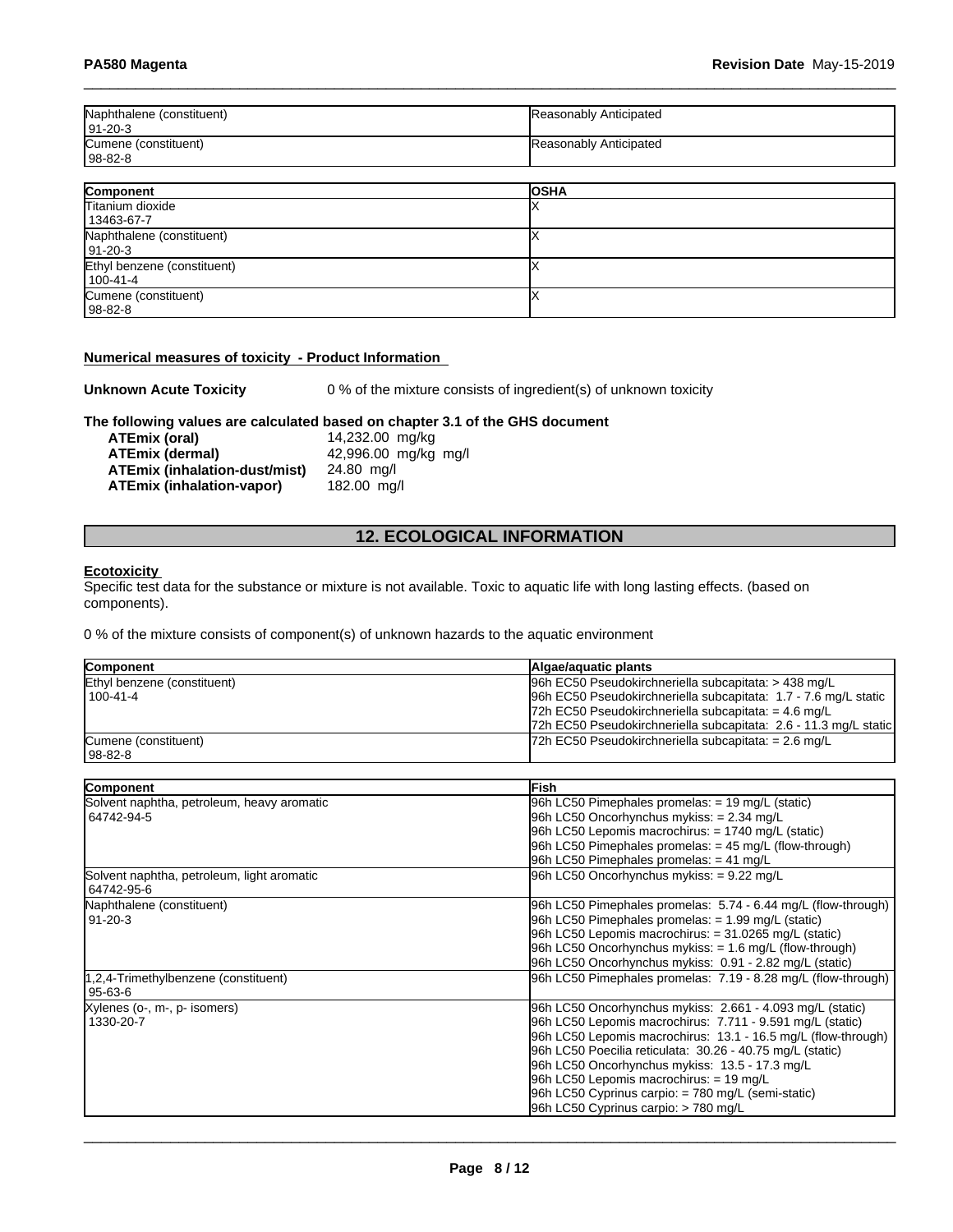|                             | $ 96h$ LC50 Pimephales promelas: $= 13.4$ mg/L (flow-through)  |
|-----------------------------|----------------------------------------------------------------|
|                             | 96h LC50 Pimephales promelas: 23.53 - 29.97 mg/L (static)      |
| Ethyl benzene (constituent) | 96h LC50 Pimephales promelas: 7.55 - 11 mg/L (flow-through)    |
| 100-41-4                    | $ 96h$ LC50 Poecilia reticulata: = 9.6 mg/L (static)           |
|                             | 96h LC50 Oncorhynchus mykiss: 11.0 - 18.0 mg/L (static)        |
|                             | 96h LC50 Pimephales promelas: 9.1 - 15.6 mg/L (static)         |
|                             | $96h$ LC50 Oncorhynchus mykiss: $= 4.2$ mg/L (semi-static)     |
|                             | 96h LC50 Lepomis macrochirus: $=$ 32 mg/L (static)             |
| Cumene (constituent)        | 96h LC50 Oncorhynchus mykiss: $= 4.8$ mg/L (flow-through)      |
| l 98-82-8                   | 96h LC50 Poecilia reticulata: $= 5.1$ mg/L (semi-static)       |
|                             | [96h LC50 Pimephales promelas: 6.04 - 6.61 mg/L (flow-through) |
|                             | $96h$ LC50 Oncorhynchus mykiss: $= 2.7$ mg/L (semi-static)     |

| Component                                                | <b>ICrustacea</b>                                                                                                                           |
|----------------------------------------------------------|---------------------------------------------------------------------------------------------------------------------------------------------|
| Solvent naphtha, petroleum, heavy aromatic<br>64742-94-5 | 48h EC50 Daphnia magna: $= 0.95$ mg/L                                                                                                       |
| Solvent naphtha, petroleum, light aromatic<br>64742-95-6 | 48h EC50 Daphnia magna: $= 6.14$ mg/L                                                                                                       |
| Naphthalene (constituent)<br>  91-20-3                   | 48h EC50 Daphnia magna: 1.09 - 3.4 mg/L Static<br>48h EC50 Daphnia magna: $= 1.96$ mg/L Flow through<br>48h LC50 Daphnia magna: = 2.16 mg/L |
| 1,2,4-Trimethylbenzene (constituent)<br>95-63-6          | 48h EC50 Daphnia magna: $= 6.14$ mg/L                                                                                                       |
| Xylenes (o-, m-, p- isomers)<br>1330-20-7                | 48h EC50 water flea: $= 3.82$ mg/L<br>48h LC50 Gammarus lacustris: = 0.6 mg/L                                                               |
| Ethyl benzene (constituent)<br>100-41-4                  | 48h EC50 Daphnia magna: 1.8 - 2.4 mg/L                                                                                                      |
| Cumene (constituent)<br>  98-82-8                        | 48h EC50 Daphnia magna: 7.9 - 14.1 mg/L Static<br>48h EC50 Daphnia magna: = 0.6 mg/L                                                        |

#### **Persistence and Degradability**

No information available.

#### **Bioaccumulation**

No information available

| Component                                  | <b>Partition coefficient</b> |
|--------------------------------------------|------------------------------|
| Solvent naphtha, petroleum, heavy aromatic | $2.9 - 6.1$                  |
| 64742-94-5                                 |                              |
| Naphthalene (constituent)                  | 3.6                          |
| 91-20-3                                    |                              |
| $1,2,4$ -Trimethylbenzene (constituent)    | 3.63                         |
| 95-63-6                                    |                              |
| Xylenes (o-, m-, p- isomers)               | $2.77 - 3.15$                |
| 1330-20-7                                  |                              |
| 2-Methylnaphthalene (constituent)          | 3.86                         |
| 91-57-6                                    |                              |
| Ethyl benzene (constituent)                | l3.2                         |
| 100-41-4                                   |                              |
| Cumene (constituent)                       | 13.7                         |
| 98-82-8                                    |                              |

# **Other adverse effects**

No information available

# **13. DISPOSAL CONSIDERATIONS**

## **Waste treatment methods**

| <b>Waste Disposal Methods</b> | Contain and dispose of waste according to local regulations.                                      |
|-------------------------------|---------------------------------------------------------------------------------------------------|
| <b>Contaminated Packaging</b> | Empty containers should be taken to an approved waste handling site for recycling or<br>disposal. |

# **14. TRANSPORT INFORMATION**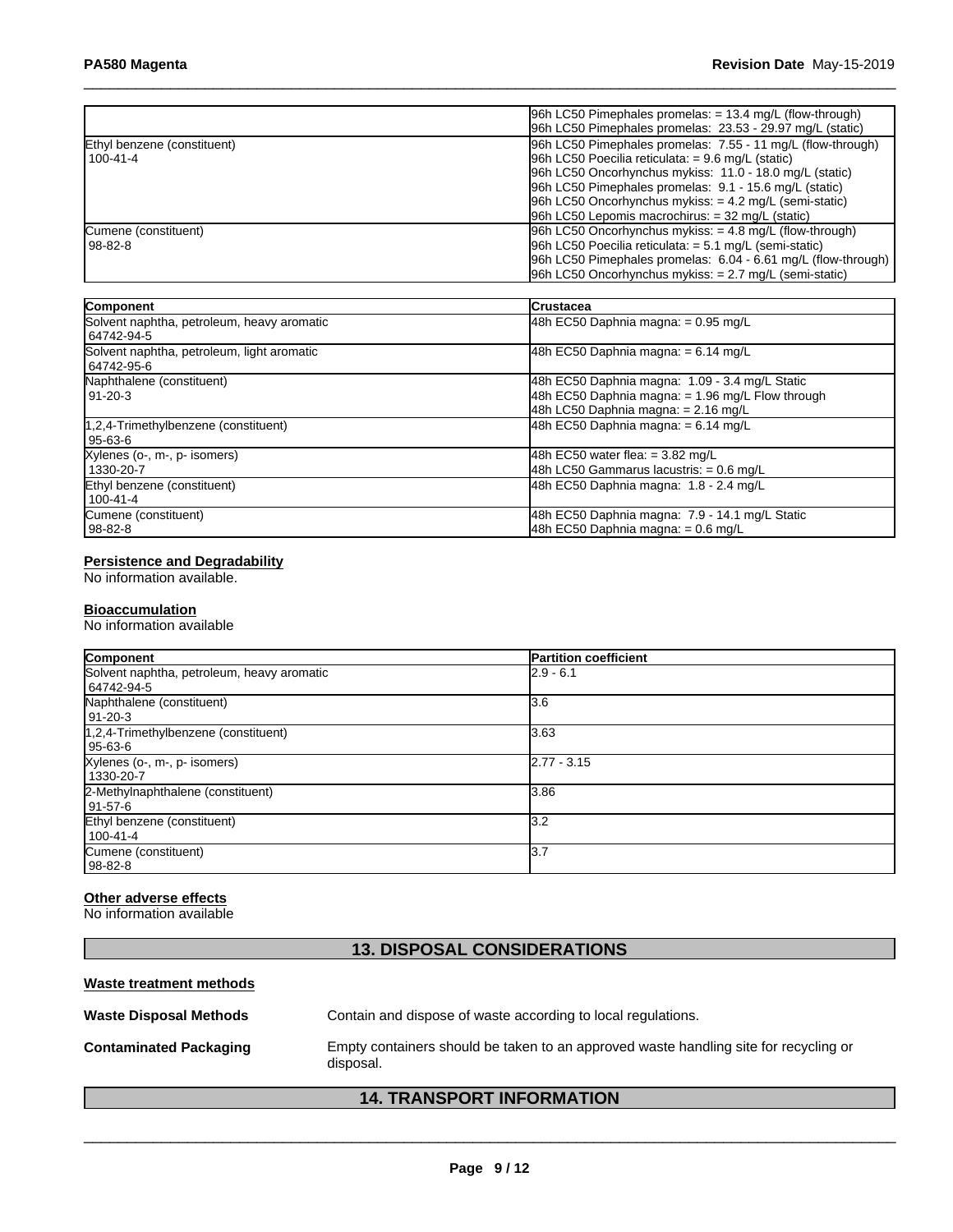| Note:                                                                                                               | This information is not intended to convey all specific transportation requirements relating to<br>this product. Transportation classifications may vary by container volume and may be<br>influenced by regional or country variations in regulations. Additional transportation<br>information can be found in the specific regulations for your mode of transportation. It is the<br>responsibility of the transporting organization to follow all applicable laws, regulations and<br>rules relating to the transportation of the material. |
|---------------------------------------------------------------------------------------------------------------------|-------------------------------------------------------------------------------------------------------------------------------------------------------------------------------------------------------------------------------------------------------------------------------------------------------------------------------------------------------------------------------------------------------------------------------------------------------------------------------------------------------------------------------------------------|
| <b>DOT</b><br>UN/ID no.<br><b>Proper Shipping Name</b><br><b>Hazard Class</b><br><b>Packing Group</b>               | In the U.S. and Canada, this material may be reclassified as a combustible liquid and is not<br>regulated, via surface transportation, in containers less than 119 gallons or 450 liters [per<br>49 CFR 173.150 (f)] [per Transportation of Dangerous Goods Regulations/Clear Language<br>Part 1.33.<br>UN1210<br>Printing Ink<br>3<br>Ш                                                                                                                                                                                                        |
| ICAO / IATA / IMDG / IMO<br>UN/ID no.<br><b>Proper Shipping Name</b><br><b>Hazard Class</b><br><b>Packing Group</b> | UN1210<br>Printing Ink<br>3<br>Ш                                                                                                                                                                                                                                                                                                                                                                                                                                                                                                                |

# **15. REGULATORY INFORMATION**

#### **International Inventories**

All components are listed on the TSCA Inventory. For further information, please contact:. Supplier (manufacturer/importer/downstream user/distributor).

# **U.S. Federal Regulations**

#### **SARA 313**

Section 313 of Title III of the Superfund Amendments and Reauthorization Act of 1986 (SARA). This product contains a chemical or chemicals which are subject to the reporting requirements of the Act and Title 40 of the Code of Federal Regulations, Part 372.

| <b>Component</b>                     | <b>CAS-No</b> | Weight % | <b>SARA 313 - Threshold</b><br><b>Values</b> |
|--------------------------------------|---------------|----------|----------------------------------------------|
|                                      |               |          |                                              |
| Naphthalene (constituent)            | $91 - 20 - 3$ | - ാ      | 0.1                                          |
| 1,2,4-Trimethylbenzene (constituent) | $95 - 63 - 6$ | . .      |                                              |
| Xylenes (o-, m-, p- isomers)         | 1330-20-7     | - 2      |                                              |
| Ethyl benzene (constituent)          | 100-41-4      |          | 0.1                                          |

#### **Clean Air Act,Section 112 Hazardous Air Pollutants (HAPs) (see 40 CFR 61)**

This product contains the following substances which are listed hazardous air pollutants (HAPS) under Section 112 of the Clean Air Act:.

| <b>Component</b>                           | <b>CAS-No</b>  | Weight % |
|--------------------------------------------|----------------|----------|
| Naphthalene (constituent)                  | $91 - 20 - 3$  | $-5$     |
| Xylenes (o-, m-, p- isomers)               | 1330-20-7      | - 5      |
| Ethyl benzene (constituent)                | $100 - 41 - 4$ |          |
| Chlorobenzene                              | 108-90-7       | < 0.5    |
| Xylenes (o-, m-, p- isomers) (constituent) | 1330-20-7      | < 0.5    |
| Cumene (constituent)                       | 98-82-8        | < 0.5    |

# **U.S. State Regulations**

| Component                                   | <b>Massachusetts</b><br><b>Right To Know</b> |
|---------------------------------------------|----------------------------------------------|
| Titanium dioxide<br>13463-67-7              |                                              |
| Naphthalene (constituent)<br>$191 - 20 - 3$ |                                              |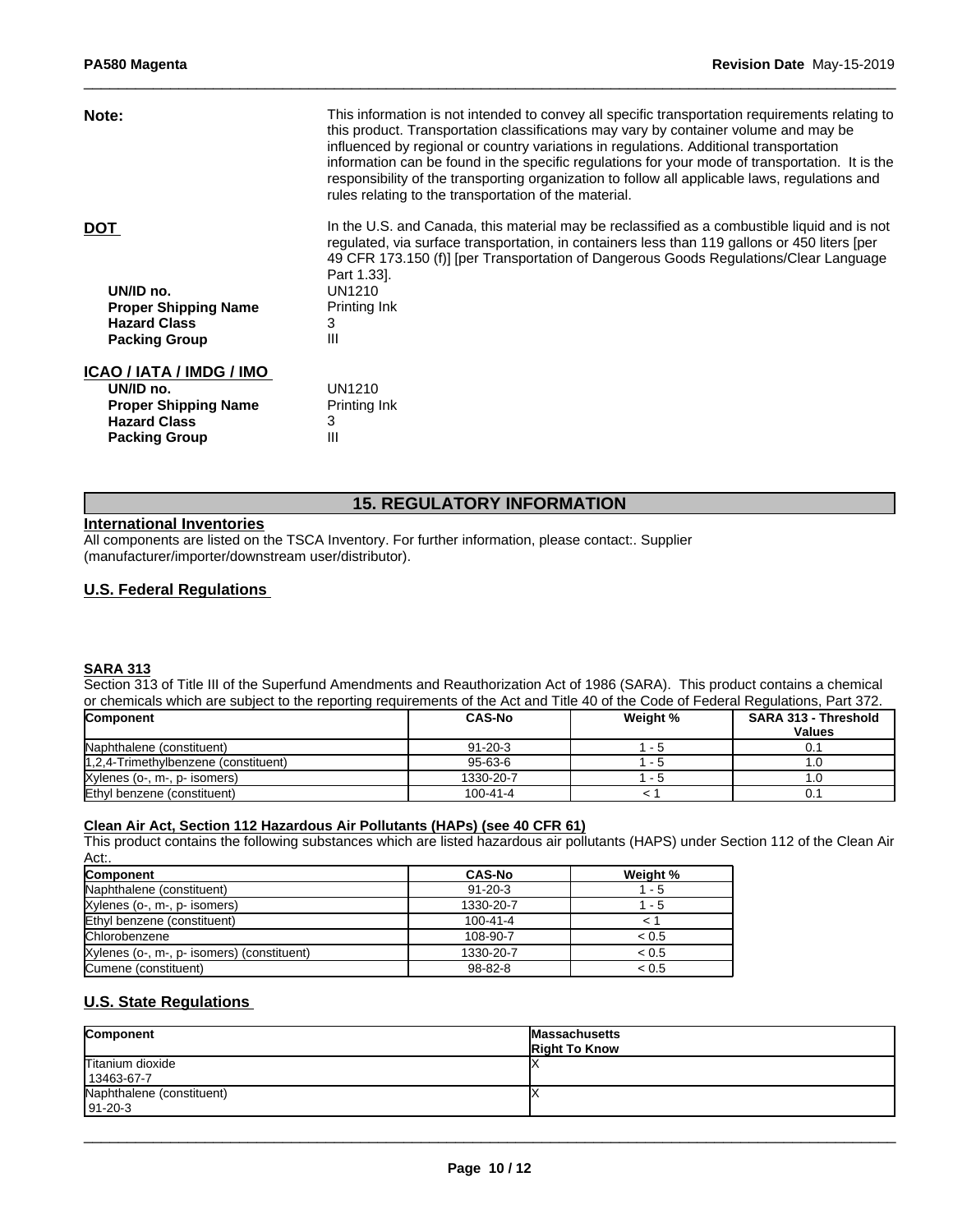| 1,2,4-Trimethylbenzene (constituent)<br>  95-63-6 |  |
|---------------------------------------------------|--|
| Xylenes (o-, m-, p- isomers)<br>1330-20-7         |  |
| Ethyl benzene (constituent)<br>  100-41-4         |  |
| Cumene (constituent)<br>  98-82-8                 |  |

| Component                            | <b>Minnesota</b>     |
|--------------------------------------|----------------------|
|                                      | <b>Right To Know</b> |
| Titanium dioxide                     |                      |
| 13463-67-7                           |                      |
| Naphthalene (constituent)            |                      |
| 91-20-3                              |                      |
| 1,2,4-Trimethylbenzene (constituent) |                      |
| 95-63-6                              |                      |
| Xylenes (o-, m-, p- isomers)         |                      |
| 1330-20-7                            |                      |
| Ethyl benzene (constituent)          |                      |
| 100-41-4                             |                      |
| Cumene (constituent)                 |                      |
| $98-82-8$                            |                      |

| Component                            | New Jersey<br><b>Right To Know</b> |
|--------------------------------------|------------------------------------|
| Titanium dioxide                     |                                    |
| 13463-67-7                           |                                    |
| Naphthalene (constituent)            |                                    |
| 91-20-3                              |                                    |
| 1,2,4-Trimethylbenzene (constituent) |                                    |
| 95-63-6                              |                                    |
| Xylenes (o-, m-, p- isomers)         |                                    |
| 1330-20-7                            |                                    |
| 2-Methylnaphthalene (constituent)    |                                    |
| 91-57-6                              |                                    |
| Ethyl benzene (constituent)          |                                    |
| 100-41-4                             |                                    |
| Cumene (constituent)                 |                                    |
| 98-82-8                              |                                    |

| Component                                         | Pennsylvania<br><b>Right To Know</b> |
|---------------------------------------------------|--------------------------------------|
| Titanium dioxide<br>13463-67-7                    |                                      |
| Naphthalene (constituent)<br>91-20-3              |                                      |
| 1,2,4-Trimethylbenzene (constituent)<br>  95-63-6 |                                      |
| Xylenes (o-, m-, p- isomers)<br>1330-20-7         |                                      |
| Ethyl benzene (constituent)<br>100-41-4           |                                      |
| Cumene (constituent)<br>  98-82-8                 |                                      |

#### **California Prop. 65**

This product contains chemical(s) known to the State of California to cause cancer and/or to cause birth defects or other reproductive harm

| Component                   | <b>California Prop. 65</b> |
|-----------------------------|----------------------------|
| Titanium dioxide            | Carcinogen                 |
| Naphthalene (constituent)   | Carcinogen                 |
| Ethyl benzene (constituent) | <b>Carcinogen</b>          |
| Cumene (constituent)        | Carcinogen                 |

*- This product contains titanium dioxide in a non-respirable form. Inhalation of titanium dioxide is unlikely to occur from exposure to this product*

 $\_$  ,  $\_$  ,  $\_$  ,  $\_$  ,  $\_$  ,  $\_$  ,  $\_$  ,  $\_$  ,  $\_$  ,  $\_$  ,  $\_$  ,  $\_$  ,  $\_$  ,  $\_$  ,  $\_$  ,  $\_$  ,  $\_$  ,  $\_$  ,  $\_$  ,  $\_$  ,  $\_$  ,  $\_$  ,  $\_$  ,  $\_$  ,  $\_$  ,  $\_$  ,  $\_$  ,  $\_$  ,  $\_$  ,  $\_$  ,  $\_$  ,  $\_$  ,  $\_$  ,  $\_$  ,  $\_$  ,  $\_$  ,  $\_$  ,

### **Canada**